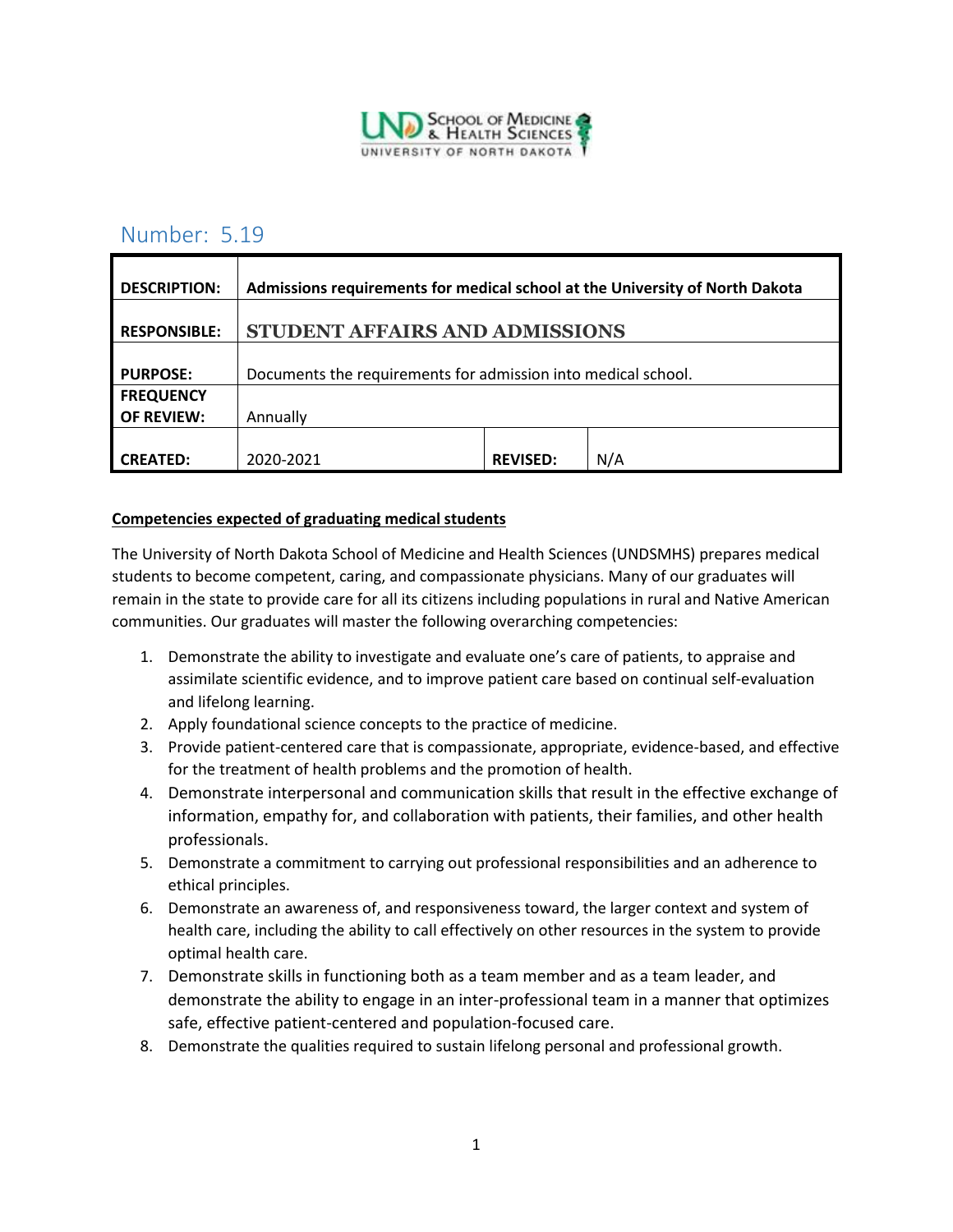#### **Expectations of entering medical students**

Medical education is rigorous and intensive. It is essential that entering medical student possess academic stamina as demonstrated in healthy habits and attitudes, behavioral maturity, and cognitive ability. The curriculum requires the student to apply foundational knowledge to the study and understanding of normal and abnormal processes of the human body and of the behavioral and social influences on these processes. In this context, medical students learn the skills of diagnosis, treatment, prognosis and management of disease, health maintenance, risk assessment, disease screening, public health aspects of disease, and disease prevention. In addition, modern medicine dictates the need for excellent communication skills and the ability to work in complex interdisciplinary health care environments while caring for a diverse patient population and maintaining professional and moralethical codes.

Entering medical students will therefore demonstrate qualities aligned with competencies expected of medical students graduating from the UNDSMHS.

- An understanding of the natural science underpinnings of biomedical sciences including concepts of introductory-level biology, organic chemistry, inorganic chemistry, physics, biochemistry, cellular and molecular biology.
- An understanding of foundational concepts of psychology, sociology, and behavioral biology.
- Skill in scientific inquiry and reasoning, critical analysis, research methods, and statistics as applied to the natural, social, and/or behavioral sciences.
- Interpersonal and communication skills.
- Commitment to working with people of diverse cultures and socioeconomic status.
- Professionalism.
- Adherence to ethical principles.
- Awareness and responsiveness to complex societal systems.
- Ability to function effectively within a team setting.
- Motivation to pursue lifelong learning.

#### **Minimum academic requirement for UND SMHS program to MD degree**

Completion of a bachelor's degree at an accredited college or university.

#### **The Medical College Admissions Test (MCAT)**

The UNDSMHS requires completion of the MCAT. There is no minimum score, though performance on this standardized test is considered as part of the whole application package. The MCAT assesses preparedness in foundational knowledge, scientific reasoning, problem solving, reasoning about the design and execution of research, and data-based and statistical reasoning. Preparation for the MCAT will vary depending on the academic and personal circumstances of the applicant. Traditional MCAT preparatory courses include two semesters of general biology, two semesters of general chemistry, two semesters of organic chemistry, one semester of biochemistry, two semesters of physics, and psychology/sociology. Follow this link to learn more about [What's on the MCAT Exam](https://students-residents.aamc.org/applying-medical-school/article/whats-mcat-exam/).